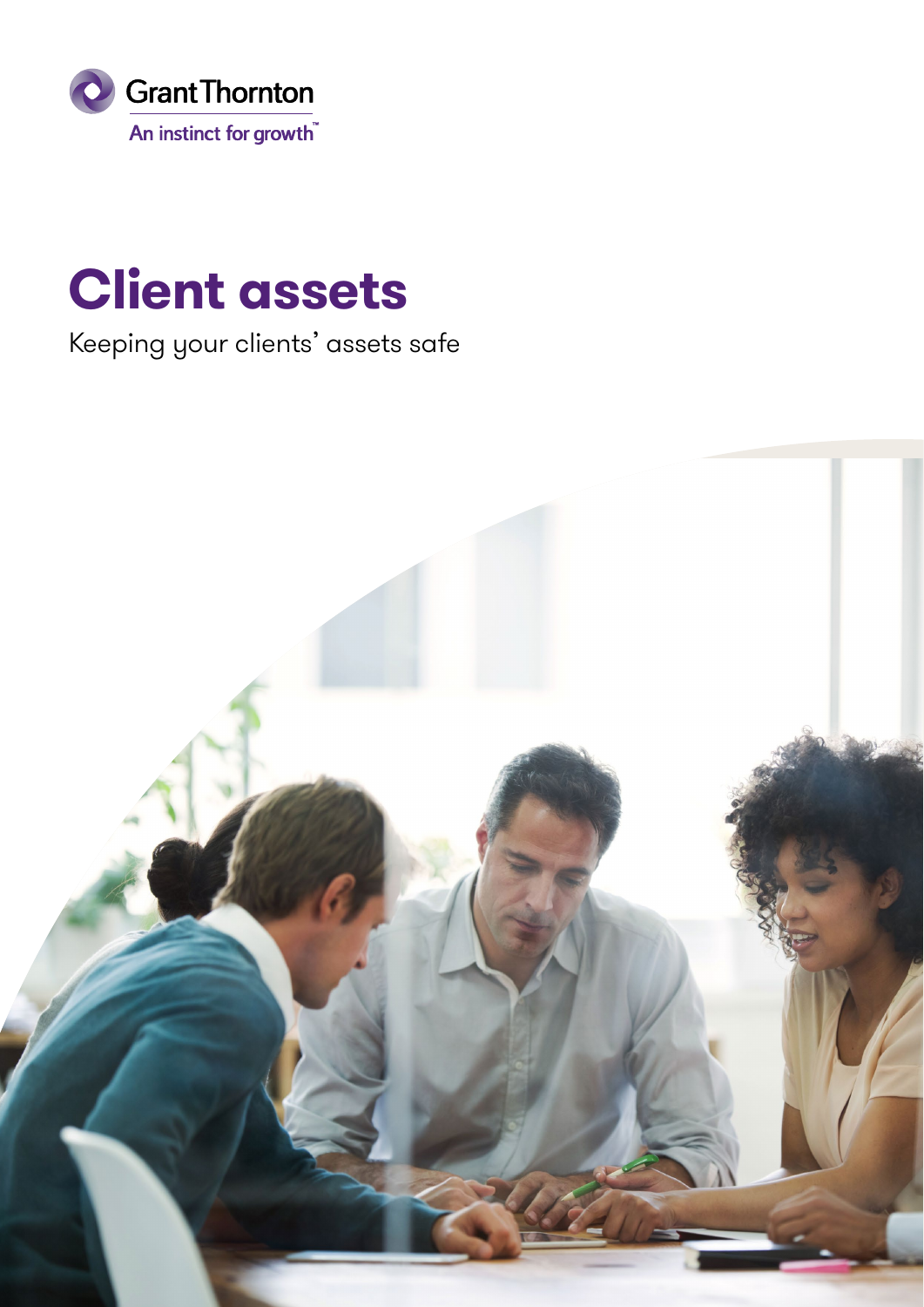## **CASS – still in the spotlight**

Over the last decade there has been a greater focus on client assets, including the implementation of PS14/09 and increased controls to improve compliance.

Firms holding client assets must be compliant with Principle 10 and the CASS Sourcebook. Our experts can provide the necessary insight and detailed knowledge to provide assurance on all your firm's CASS needs.

### **Why did the regime change?**

The application of the Client Assets (CASS) regime became a matter of significant contention following the collapse of Lehman Brothers International Europe (LBIE) around the time of the financial crash. The ensuing legal case exposed the inadequacies of the CASS regime and accountability for noncompliance. This was a critical milestone in reshaping the rules under the FCA's Policy Statement 14/09.

### **Regulatory developments**

CASS continues to be an area of regulatory interest and scrutiny, particularly in light of the Financial Reporting Council's (FRC) new Assurance Standard for annual CASS audits. Meanwhile, other key regulatory developments have important implications to firms' CASS arrangements.

### **MiFID II**

The upcoming implementation of MiFID II, coming into effect from January 2018, will bring new challenges such as:

- Title Transfer Collateral Arrangements (TTCAs) are prohibited with retail clients. TTCAs with other clients will need to be subject to appropriateness and risk disclosure requirements.
- Firms must ensure that their sub-custodians also comply with certain requirements on delegating custody to third parties. This may have implications to firms' monitoring of third parties and contractual agreements.
- A new proportionality exemption exists from the restriction against holding more than 20% of client money with a group entity.

### **Senior Managers and Certification Regime (SMCR)**

The FCA's Consultation Paper 17/25 sets out proposals for extending the SMCR to all FCA firms. This includes the potential interaction of roles and responsibilities between the 'CASS Prescribed Responsibility' and the 'CASS Oversight Function' (in the Certification Regime). Firms, particularly larger organisations, will need to consider how these proposals may affect their governance arrangements, including the allocation of CASS responsibilities, given the scope for greater flexibility.



**<sup>2</sup>** Client assets - Key issues and challenges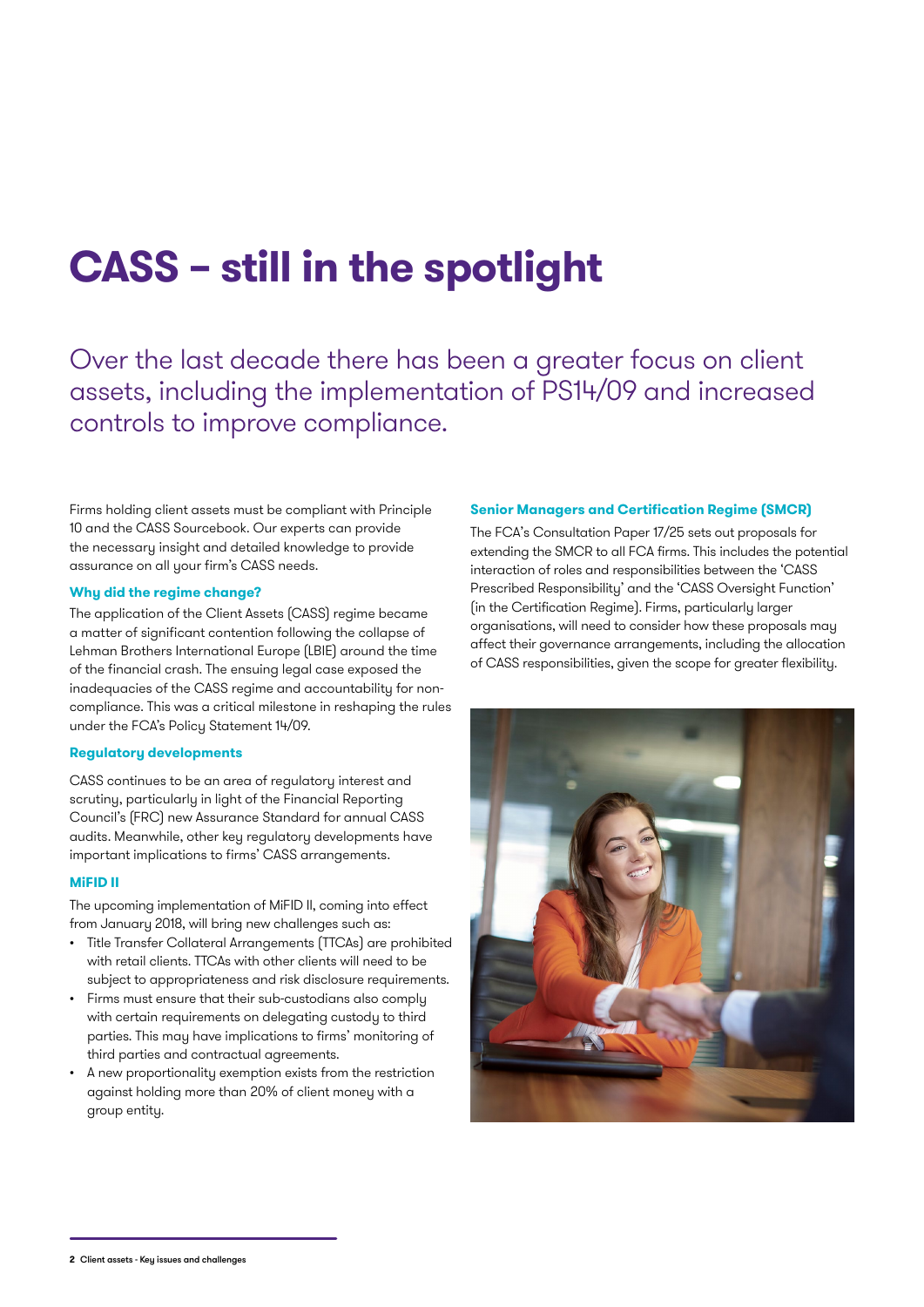## **We understand the challenges you face**

We know that navigating the changing CASS landscape can be challenging for many companies. In our work following PS14/09, and in respect of MiFID II, we have noted the following challenges for firms:

### **Your key challenges**

| Increased regulatory<br>pressures                                             | Many firms are seeing more short notice FCA visits and greater<br>evidentiary expectation.                                                                                       |
|-------------------------------------------------------------------------------|----------------------------------------------------------------------------------------------------------------------------------------------------------------------------------|
| Reconciliation and<br>methodology                                             | Firms are now required to follow more prescriptive reconciliation<br>methodologies for all cash and assets held.                                                                 |
| <b>Trust letters</b>                                                          | Organisations must adhere to prescribed formats for acknowledgement<br>of trust letters with specific indicators to reduce ambiguity.                                            |
| <b>Insufficient Management</b><br>Information [MI]                            | Poor CASS MI affects management's decision making process, reduces<br>audit effectiveness and can lead to ambiguity in the case of insolvency.                                   |
| Oversight of third<br>party administration                                    | CASS firms need clearly defined responsibilities with third parties,<br>including tracking of how, and when, they protect client assets.                                         |
| Management<br>and governance                                                  | Many firms struggle to enforce the controls they have in place, including<br>senior management responsibilities and embedding CASS awareness into<br>the organisation's culture. |
| Diversification<br>of client money                                            | Firms must make provision for the 20% limit on accounts holding<br>client money.                                                                                                 |
| Re-hypothecation and<br><b>Title Transfer Collateral</b><br>Agreements (TTCA) | Should a client require TTCA assets to be given CASS protection, firms must<br>fully document the request and response noting the commencement date.                             |

Client assets - Key issues and challenges **3**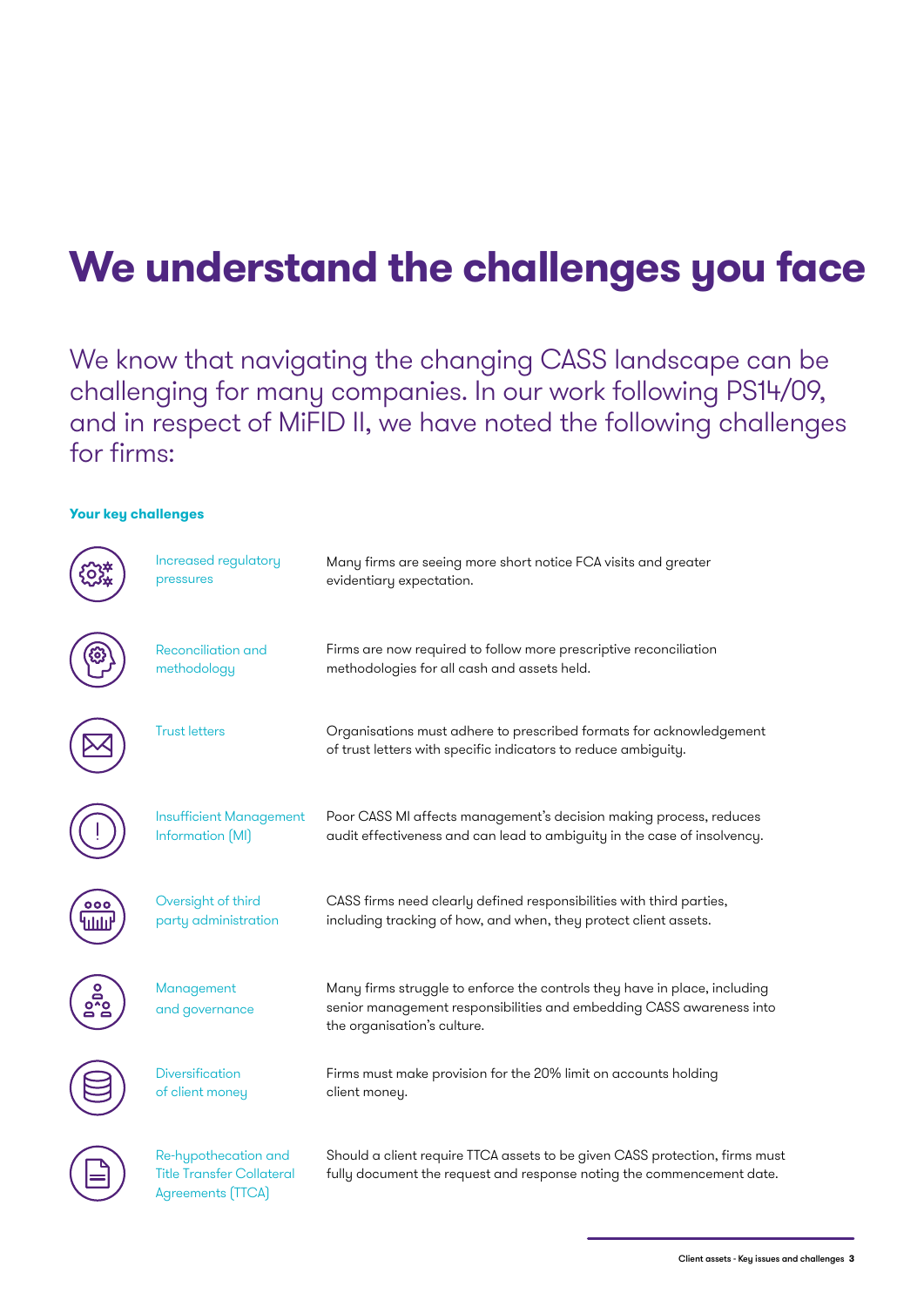## **Our service lines**

Whether your organisation is new to client assets, or if you have been working with them for some time, our CASS specialists can support you at each stage of the process.



Our internal audit team can offer assurance that your controls are working as expected and that you are compliant with Principle 10 and the CASS Handbook.



Our advisory teams can help clarify the sourcebook, undertake CASS health checks and recommend best practice.



Our external audit team can help you meet your regulatory requirements under the Supervision Manual, in line with the FRC's Client Asset Assurance Standard.

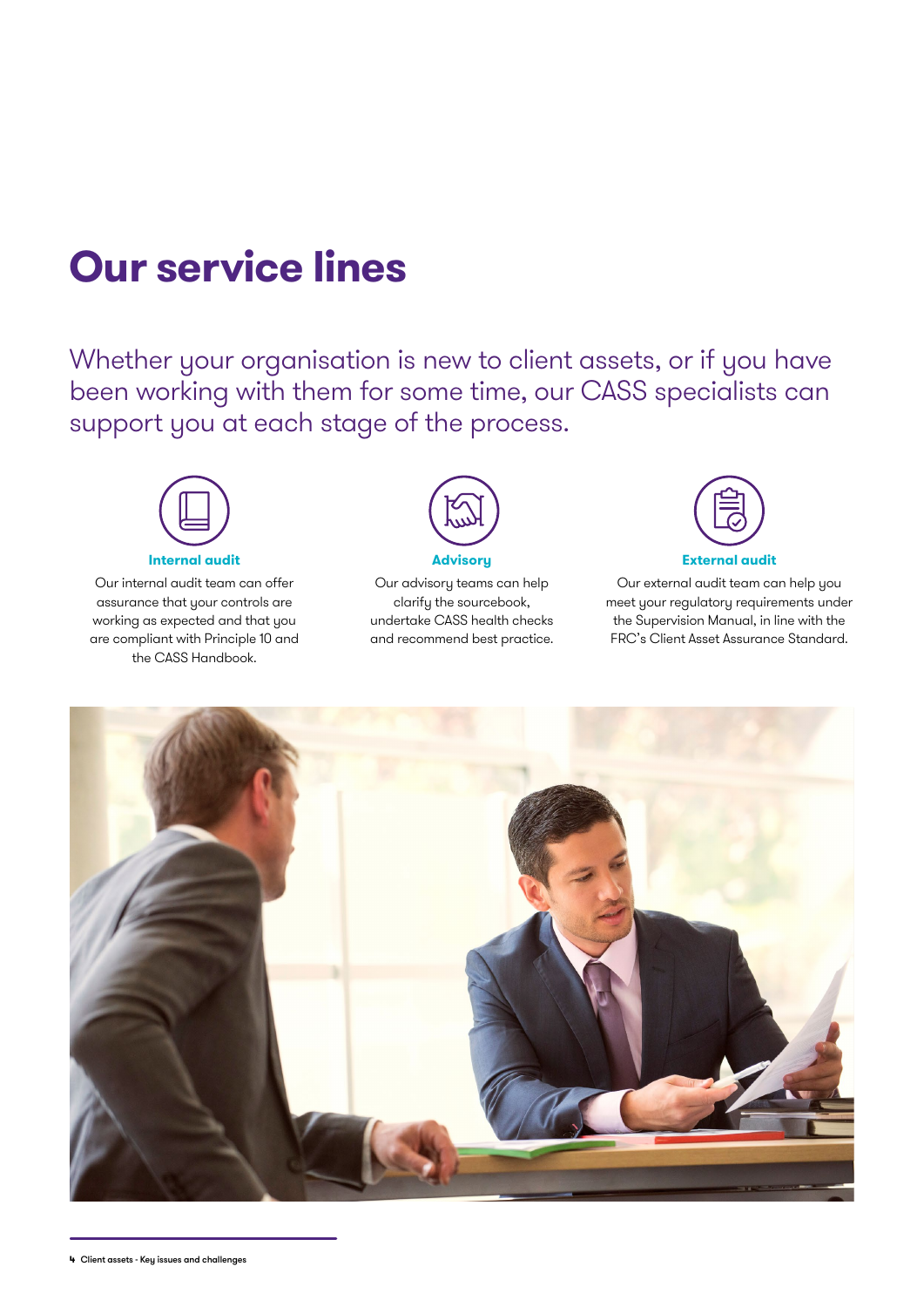## **How we can help: internal audit**

Our internal audit team can undertake regular CASS reviews to ensure client assets are always protected and your business is compliant with regulatory requirements.

### **Key areas where we can help include:**



Training and awareness workshops explore key principles to effectively embed CASS awareness into the culture of your organisation.



Help firms compile their resolution pack or undertake a gap analysis on existing packs for effectiveness in the case of insolvency.



Educate clients on CASS responsibilities, supporting the extension of this to their third party operations, through contract and performance reviews with clear client asset tracking.



Map client controls against the regulatory requirements to ensure they continue to correspond to the CASS sourcebook both now and in the future.

### **CASS audit for an actuarial consultancy firm**

- We conducted a full CASS audit to offer assurance on the control environment against the FCA's requirements
- Our audit assessed Senior Management oversight and reporting, firm classification, breaches and FCA notifications, FCA Client Money and Assets Return and the CASS Resolution Pack
- We found an adequate control framework with a positive culture towards client asset control and associated compliance monitoring. All findings were reported to senior management, including any issues, to further enhance the control environment

### **Regulatory review of the Risk Remediation Process**

- Following an external CASS audit, we provided internal audit co-sourced subject matter experts and auditors for an international wealth management client
- We undertook a regulatory review on our client's Risk Remediation Process (RRP) and reported our findings to the regulator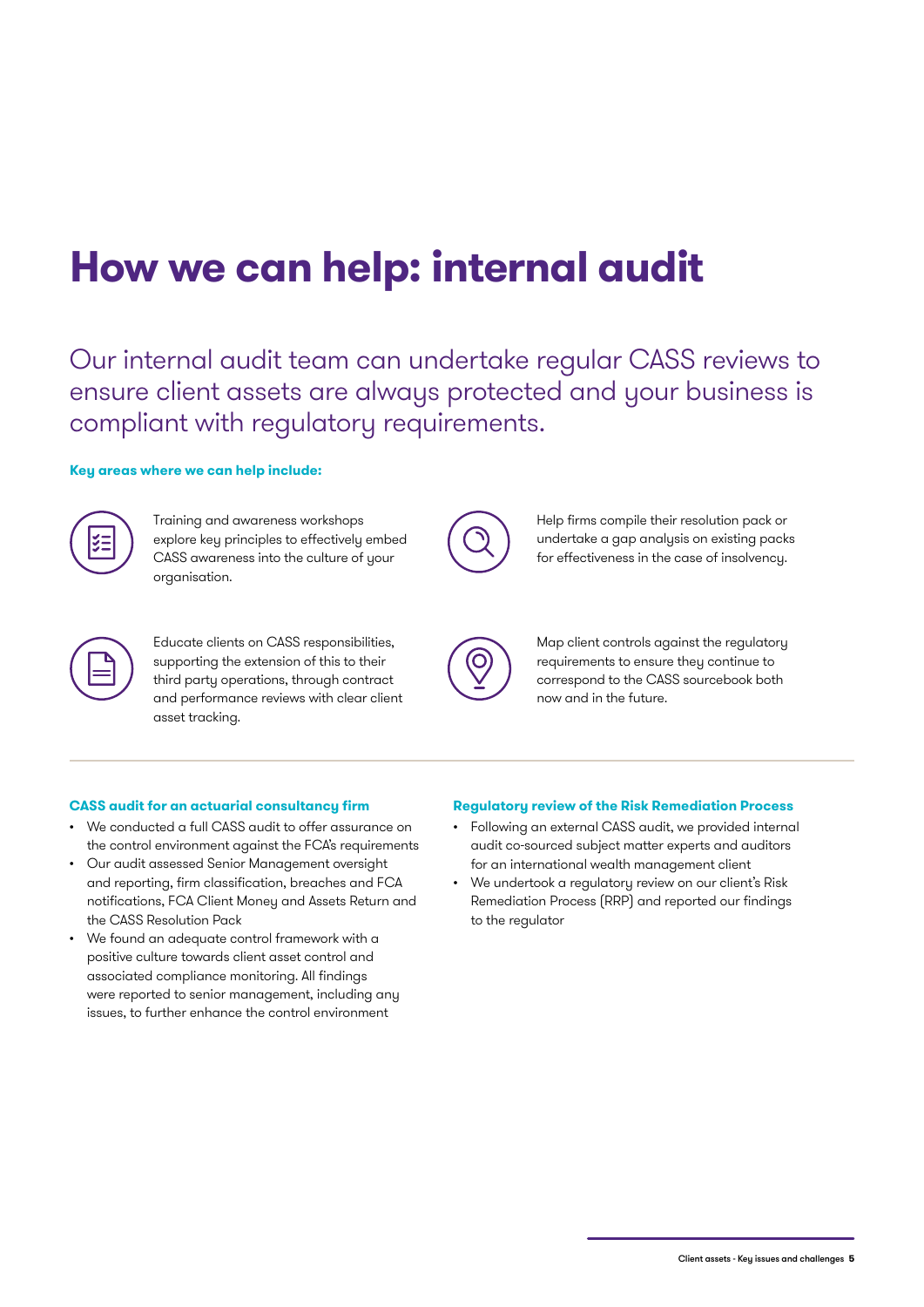## **How we can help: advisory**

### Our advisory team can support you through clarifying ambiguities in the sourcebook and helping you find best practice.

### **Key areas where we can advise your team include:**



Pre-s166 reports, s166 reviews or advise on remediation plans following a section 166 report.



CASS rules mapping and structuring second and third line monitoring arrangements.



Senior management responsibilities and oversight arrangements.

Governance arrangements including the development of an internal process manual.

### **FRC rules mapping and CASS attestations**

- We were engaged to assist our wealth management client with the FRC Client Asset Assurance Standard and attestations to the FCA regarding CASS compliance – covering both the firm and their outsourced provider
- Resources were provided to the CF10a, to assess adequacy of design and effectiveness of controls operated by the Third Party Administrator (TPA)
- We recommended changes to the CASS governance structure, with suitable monitoring of the TPA and improved MI to demonstrate adequate oversight



Advise on the specific indicators required to reduce any ambiguity to protect your clients' assets.



Production of accurate and robust MI, enabling you to make more informed decisions about your business.



Developing your reconciliation methodology, ensuring it meets regulatory requirements and is fit for purpose.

### **Second line monitoring**

- We undertook a second line CASS monitoring review for a large investment management and unit trust firm
- Our team reviewed CASS compliance of several operating units, governance, compliance with CMAR reporting, assessment of CASS resolution packs (including test invocations) and detailed testing of CASS procedures
- One of the outputs was to ensure that the firm's second line monitoring team was adequately equipped to undertake future CASS monitoring

**<sup>6</sup>** Client assets - Key issues and challenges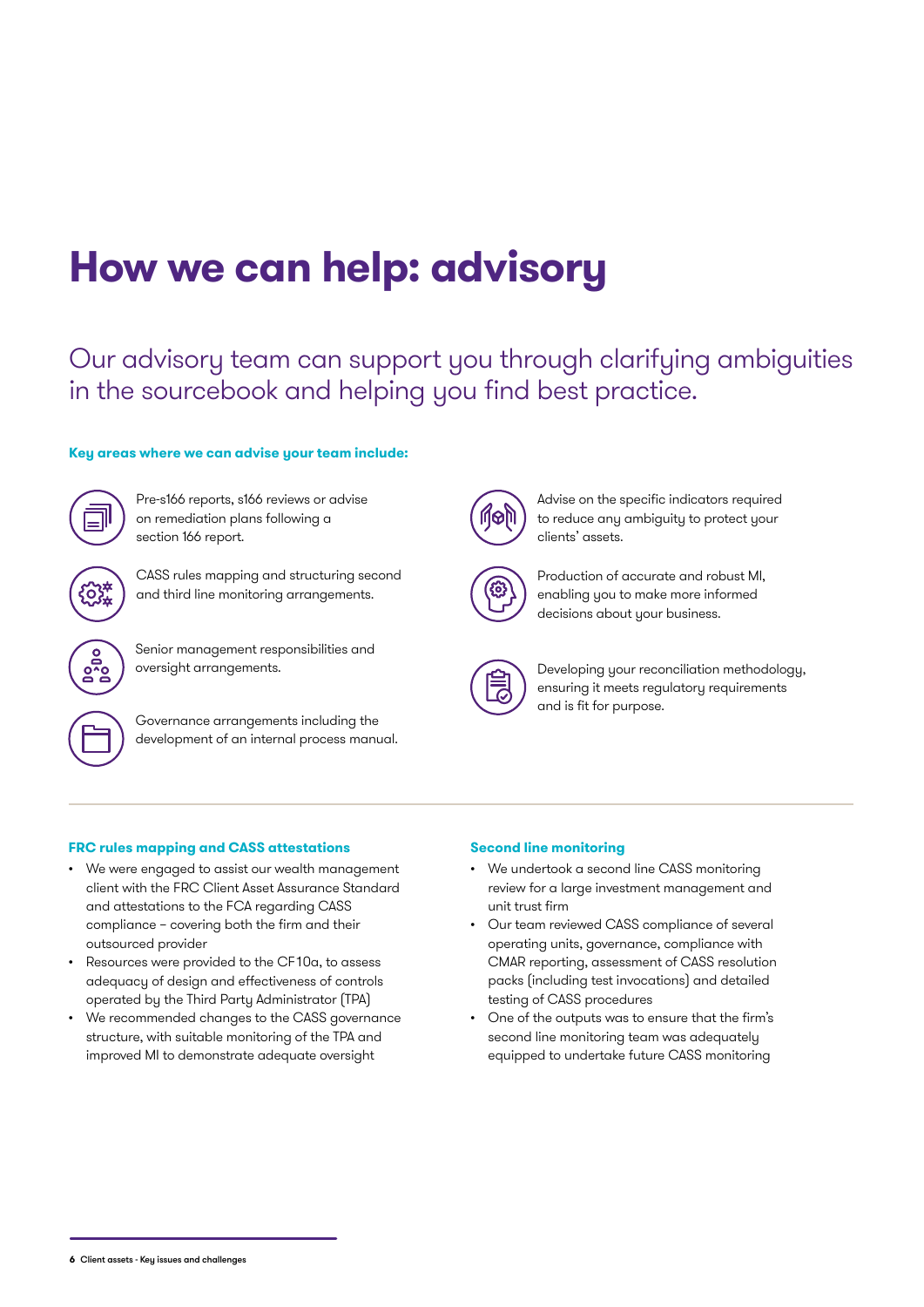## **How we can help: external audit**

Our external audit team can support you by meeting your regulatory client assets audit requirement under the Supervision Manual, in line with the FRC Client Asset Assurance Standard.



### **The FRC Client Assurance Standard**

The FRC published a standard in November 2015, for providing assurance on client assets. The standard establishes requirements and provides guidance for auditors to evaluate and report on the regulated firm's compliance with CASS rules.

### **The key objectives of the CASS Standard are to:**

- Improve the quality of CASS audits and assurance engagements
- Define the nature and scope of the work required for reasonable and limited assurance engagements
- Manage the expectations of the management of firms holding client assets and third party administrators
- Support the effectiveness of FRC's enforcement and disciplinary activities relating to CASS assurance engagements and applicable CASS rules
- Improved oversight of outsourcing arrangements



### **For regulated firms this means:**

- Greater involvement across all three lines of defence
- Requirement for better documented processes and controls
- Requirement to map control activities against each applicable CASS rule
- Improved oversight of outsourcing arrangements

### **Our external audit team can:**

- Undertake controls based CASS audits in line with the standard, to meet your regulatory requirements
- Involve specialists to address specific areas of concern
- Assess CASS culture and governance
- Provide insights into industry and regulatory developments through our involvement in working parties charged with developing regulations and providing guidance for CASS auditors